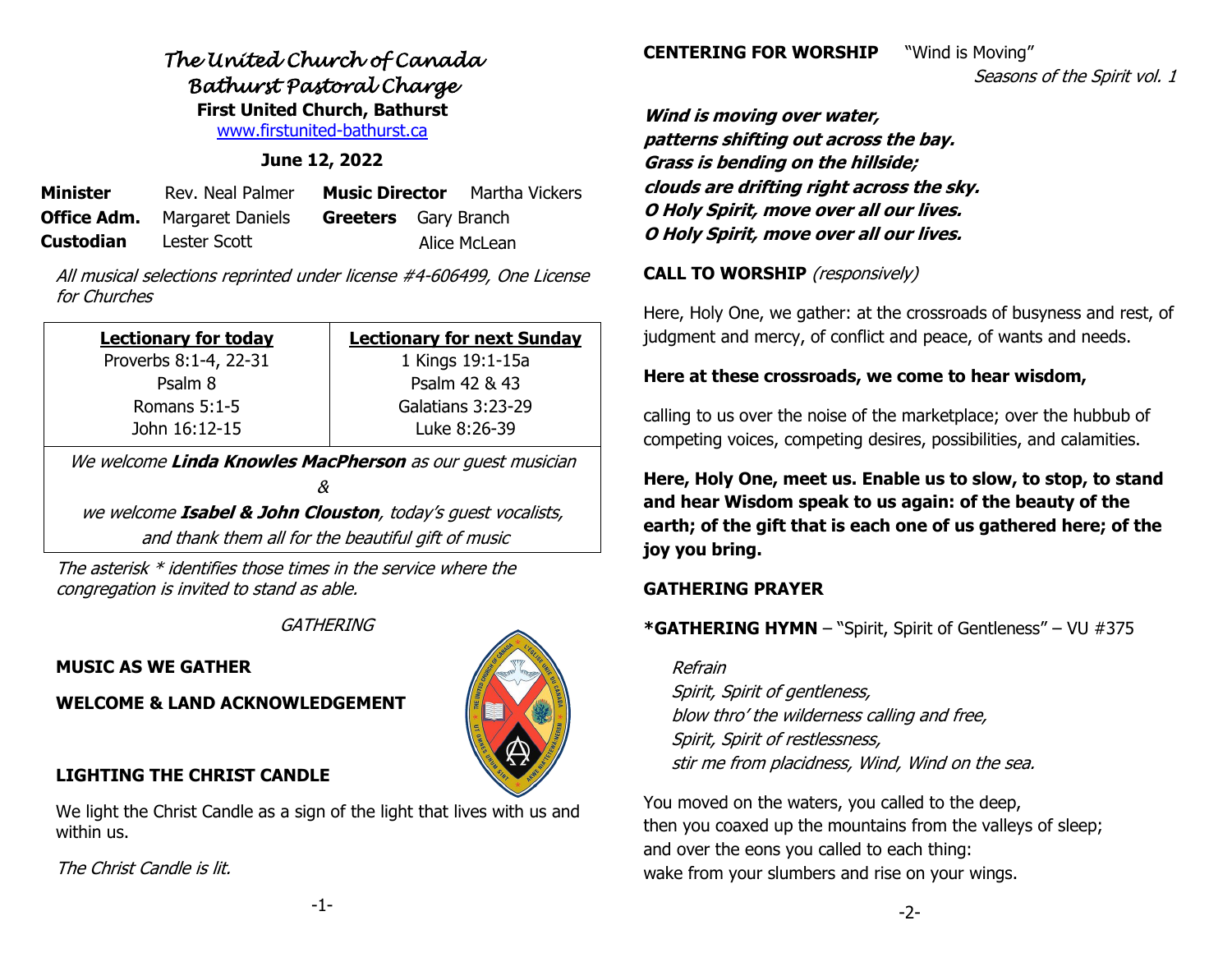#### Refrain

Spirit, Spirit of gentleness, blow thro' the wilderness calling and free, Spirit, Spirit of restlessness, stir me from placidness, Wind, Wind on the sea.

You swept thro' the desert, you stung with the sand, and you goaded your people with a law and a land; and when they were blinded with their idols and lies, then you spoke thro' your prophets to open their eyes.

#### Refrain

You sang in a stable, you cried from a hill, then you whispered in silence when the whole world was still; and down in the city you called once again, when you blew through your people on the rush of the wind.

#### Refrain

You call from tomorrow, you break ancient schemes, from the bondage of sorrow the captives dream dreams; our women see visions, our men clear their eyes, with bold new decisions your people arise.

Refrain

#### **PRAYER OF HUMILITY**

#### **CHORAL RESPONSE** "Jesus Loves Me" VU #365 (vs. 1)

**Jesus loves me, this I know, For the bible tells me so; Little ones to him belong, In his love we shall be strong. Yes, Jesus loves me! Yes, Jesus loves me! Yes, Jesus loves me! The Bible tells me so.**

#### **\*GREETING ONE ANOTHER** (responsively)

The Peace of Christ be with you all.

**And also with you.**

**SHARING A STORY** (with those of all ages) Margaret Payne-Chénard & Jini Palmer

John 16:12-13

**\*SINGING A SONG** – "Circle Song" (X 3)

(Seasons of the Spirit vol. 7)

Come and join the circle, come and take my hand. Come and join the circle, come and be my friend.

Gather round and see what the world can be. Come and join the circle, come and share God's word with me.

ENGAGING

#### **PRAYER FOR ILLUMINATION**

#### **SCRIPTURE READINGS** *Cheryl Brewster*

Proverbs 8:1-4, 22-31

John 16:12-15

**REFLECTION**

#### **MOMENT OF SILENT REFLECTION**

**GIFT OF MUSIC** – "Jesus, You Have Come to the Lakeshore" Isabel & John Clouston

#### RESPONDING

**MINUTE FOR MISSION** *Bev Murphy* 

#### **INVITATION TO THE OFFERING**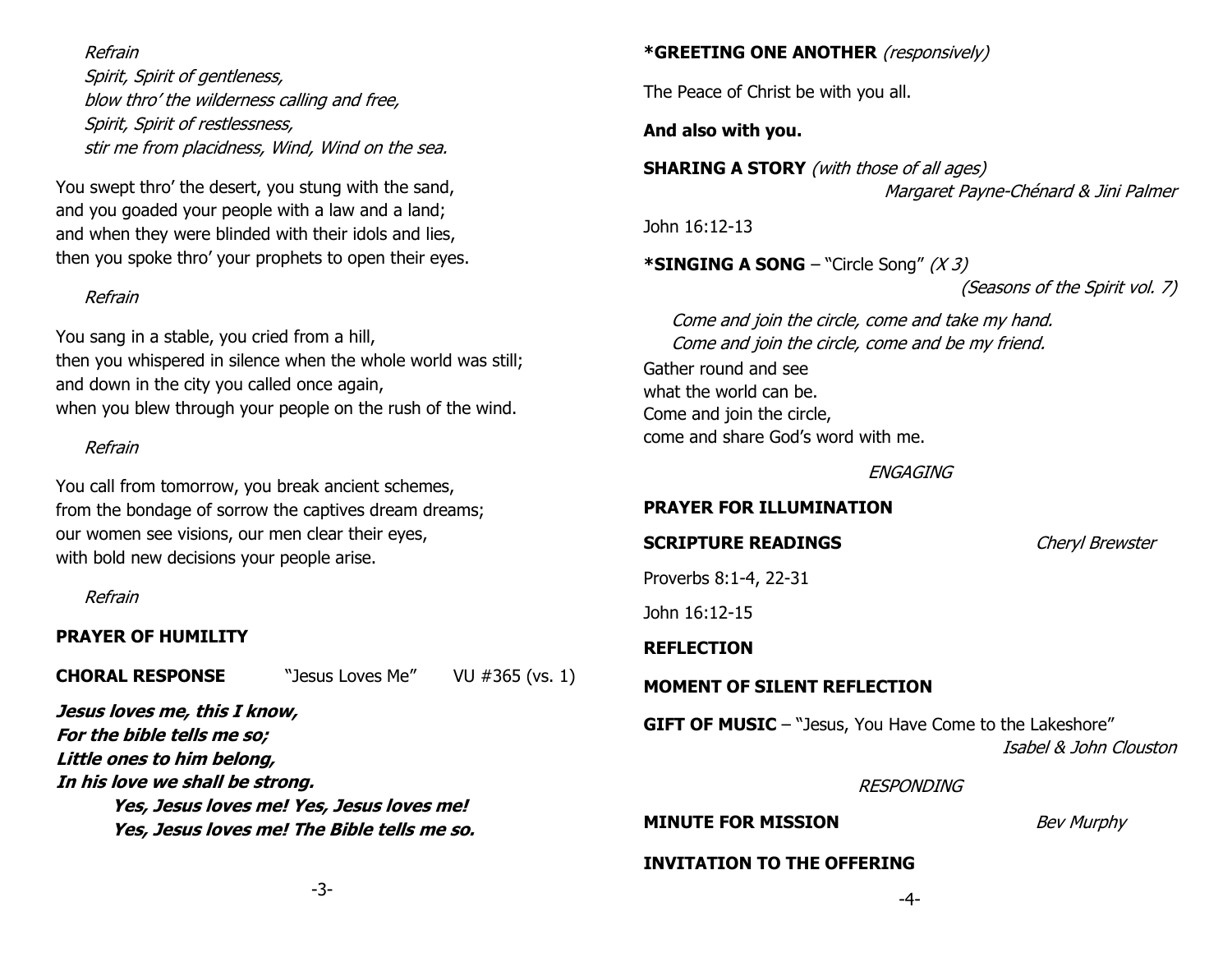#### **\*OFFERING PRAYER** (in unison)

**Holy One, we pray, bless these gifts we share: gifts of time, talent, and treasure. May they reflect our shared joy and hopes for the beautiful earth in which we live, including its varied and gifted inhabitants. Amen**

**SHARING OUR CONCERNS** 

**PRAYERS OF THE PEOPLE**

**THE LORD'S PRAYER** – VU #921 (Ecumenical Version) *(in unison)* 

**Our Father in heaven, hallowed be your name, your kindom come, your will be done, on earth as in heaven. Give us today our daily bread. Forgive us our sins as we forgive those who sin against us.**

**Save us from the time of trial and deliver us from evil. For the kindom, the power, and the glory are yours now and for ever.** 

**Amen.**

GOING OUT (as Spirit people)

#### **ANNOUNCEMENTS**

**\*CLOSING HYMN** – "For the Beauty of the Earth" VU #226

(tune Dix)

For the beauty of the earth, for the glory of the skies, for the love which from our birth over and around us lies,

> (Refrain) God of all, to thee we raise This our hymn of grateful praise.

For the beauty of each hour of the day and of the night, hill and vale, and tree and flower, sun and moon and stars of light,

#### (Refrain)

For the joy of human love, brother, sister, parent, child, friends on earth, and friends above, for all gentle thoughts and mild,

#### (Refrain)

For each perfect gift sublime to our race so freely given, graces human and divine, flowers of earth and buds of heaven,

(Refrain)

#### \***BLESSING**

\*CHORAL CLOSING - "May the God of Peace" MV #224

**May the God of peace and of all good, may the God of peace and of all good be always with you. Amen! May God's peace be with you. Amen!**

(The Christ Candle is extinguished.)

#### **POSTLUDE**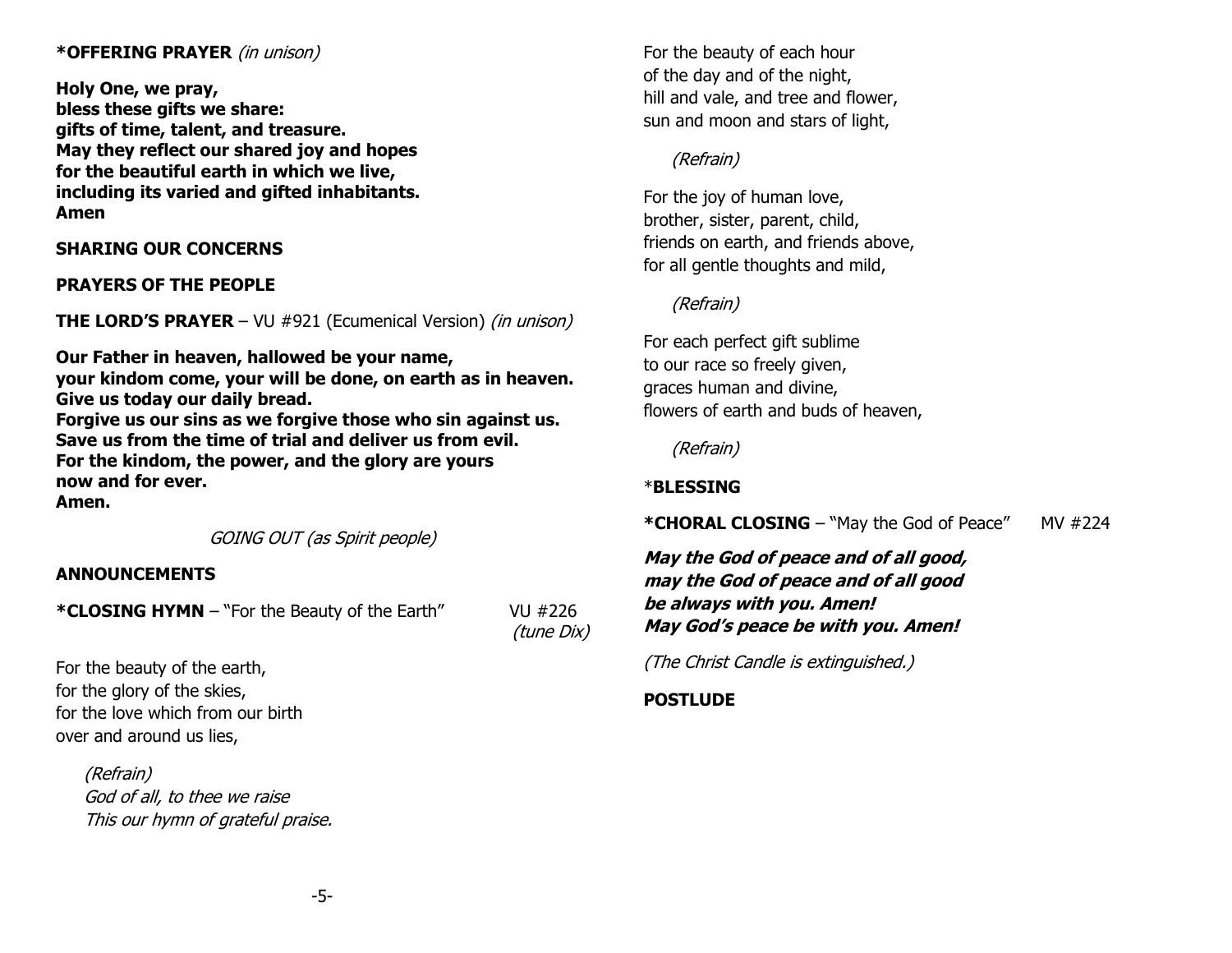# *Church News*

**The summer church office hours** are now in effect – open Monday to Thursday – 9 AM to 3 PM. The office will be closed on Fridays until after the Labour Day weekend.

**Peanut Butter Update** - As of June 9<sup>th</sup>, 2022, 148 jars of Peanut Butter has been collected to go to the Bathurst Volunteer Center and \$1,050 in cash donations has allowed us to purchase 218 jars that have been dropped off directly at the Centre. Peanut butter can be dropped off at the church office anytime during office hours. We have an additional \$40+ collected for the next group purchase. **Our goal is 900 jars for the year** and we currently have 366.

**Hospitality Time** after church has resumed in the Ruth Morrison Room. **Please bring your own mug** due to COVID 19 and to assist with being environmental friendly.

**Purses Plus** – The Community Outreach Sub Team extends thanks to all who generously contributed supplies to our new project. In fact, the response has been so positive that 4 deliveries have been made to Passage House & were received with gratitude.

Passage House currently has sufficient toys for children, but would appreciate books in both languages. They always need hand sanitizer and nail clippers along with baby supplies (wipes – diapers shampoo/etc.). Thank you again.

**2022 high school graduates** will be honoured with a special service on Sunday, June 19, 2022. Please come and celebrate with us!

# *Community News*

**YARD SALE -** St. George's Anglican Church Parking Lot, 432 King Avenue on **Saturday June 18th from 8 AM – 12 PM** Rain Date is June 25<sup>th</sup>

#### **New Bandon Stonehaven Union Annual Cemetery Service** will

be held Sunday, June 26, 2022 at 2 PM at the community chapel in Stonehaven. The offering from this service is used to maintain the cemetery and or chapel. Please indicate how you would like your contribution to be used. Donations to the chapel or cemetery fund will be receipted.